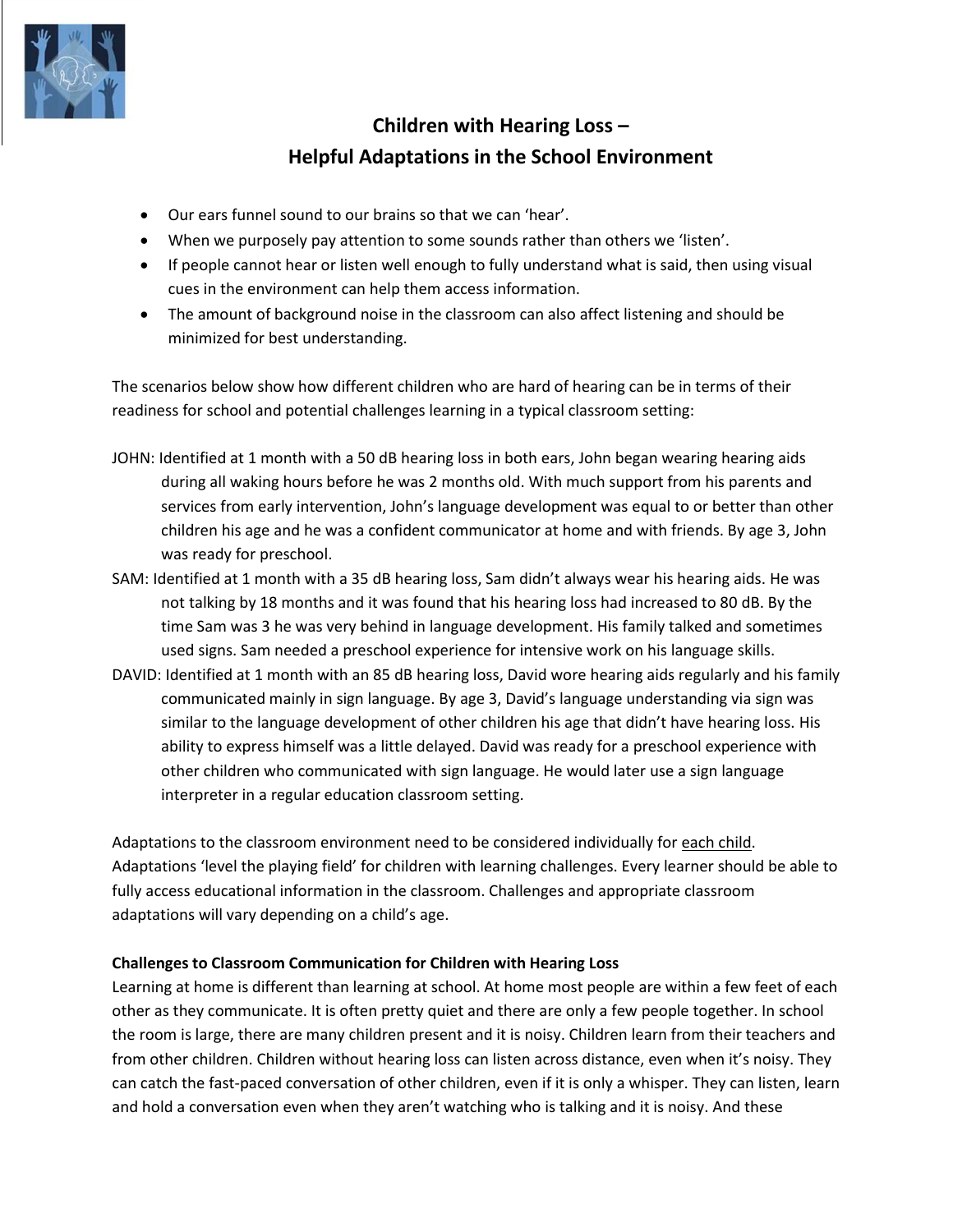conditions are changing all the time. Communication under some or all of these conditions can be very difficult for children with hearing loss. The challenges of each child should be considered for necessary adaptations in the classroom. These adaptations should be included in the student's IEP or 504 Plan. Teachers for deaf/hard of hearing students and audiologists who work in Minnesota's public schools can help evaluate a child's learning environment and make recommendations.

#### **Classroom Considerations that Help Most Students**

- Keep the classroom door closed to minimize noise in the hallway from interfering with learning.
- Teacher avoids standing in front of a window so that his/her face can be seen without glare from the sun or outside distractions.
- All new directions, concepts and information should be presented from the front of the room, not when the teacher is moving between desks or during noisy classroom transition times.
- Adhere to a classroom routine; if a student misses something they will be better able to predict what they should be doing or what will happen next.
- Maintain quiet during lecture times and classroom discussion when students will be expected to understand information
- During classroom discussions ask students to speak one at a time.
- Summarize key points made by students' answers or comments during class discussion.
- Write all assignments on the board, including textbook page numbers the class will be turning to in each lesson period.
- If a visual is used, like a map, graph or a projected image, allow students a chance to look at the visual, describe what they are seeing, and provide short silences so they can process the meaning of both the visual and what is being said.

#### **Classroom Adaptations to Help Children with Hearing Loss Listen Better**

- Assign children to classrooms that have acceptable acoustics. Open-plan schools are not appropriate settings for children with hearing loss who are auditory learners. Noisy ventilation system, rooms next to noisy gym or band areas and classrooms that lack acoustic ceiling tile and/or carpeting are likely to add to the child's listening and learning challenges. Felt pads or tennis balls on the legs of the chairs/desks will cut down on noise made by students.
- Make sure the child's hearing aids or cochlear implants are functioning each day. A school staff member should be responsible for checking the devices daily and/or for working with the student as they gain responsibility for performing daily checks of their own devices.
- Students who are unable to repeat 90% or more of words in background noise should be considered for personal FM devices that work with their own hearing aids or cochlear implants. The teacher wears a microphone transmitter and the child is able to hear the teacher's voice through the FM device as though s/he was speaking only a few inches from the student's ears. If the microphone is passed around during classroom discussions and small group learning then the child will be able to hear other student's voices too.
- Use FM devices to allow the child to be able to hear school assemblies and daily announcements. Provide a way to use FM with Smart Boards, computers and videos.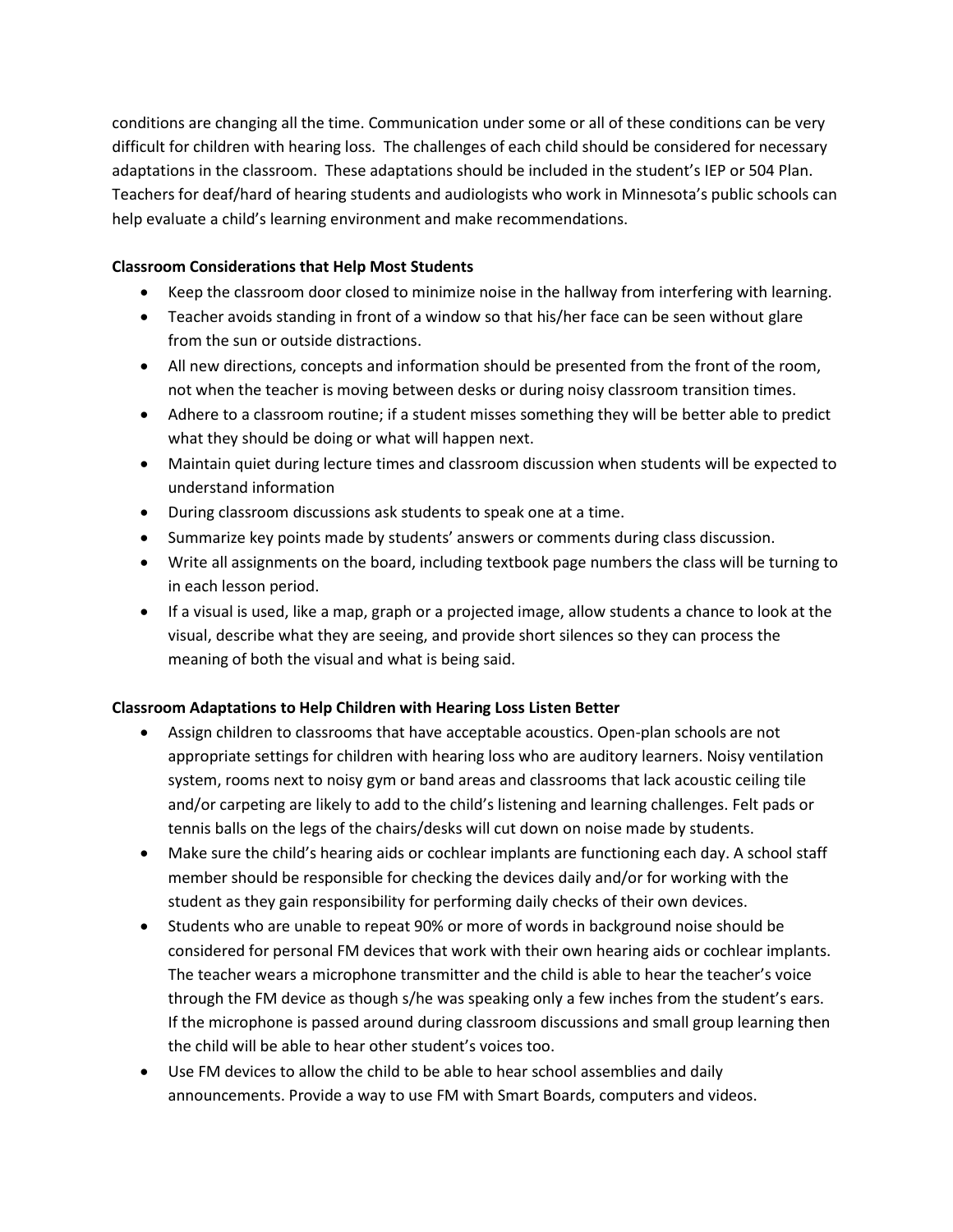- Seat the student in the second row and a little off to one side of the classroom. If he or she has a better hearing ear, that ear should be facing the teacher. Recognize that the student may need to turn to watch other students as they speak or to gather visual cues if they miss directions.
- The student and teacher can work out a signal that can be used when the student is having a hard time understanding. For example, cupping a hand behind one ear, putting a finger on the side of the nose or hanging a hand over the front of the desk and wiggling the fingers could all be confidential signals between the student and the teacher. With this reminder, the teacher can control the noise, distance or summarize what has recently been presented.
- Encourage the student to close the classroom door if it is open to interfering noise.
- Some children benefit from use of a 'buddy system' in which the students asks another student to repeat directions or help them get started on seat work. This should not interfere with the student taking responsibility for letting the teacher know that they didn't understand. Becoming an independent communicator is an important lifelong skill.

## **Classroom Adaptations to Help Children with Hearing Loss with Visual Learning or Visual Cues**

- Allow the child to move to another seat, chair or place in the room that allows him or her to see better as classroom activities change.
- Adults and children should be reminded to not speak with hands or other things in front of their mouths. Long mustaches can also interfere and should be trimmed short or shaved off.
- Student notetakers can be used so that the student with hearing loss can focus on the instruction. Unlike children without hearing loss, listening while taking notes at the same time is often not possible.
- All videos need to be captioned for the student to access the same information as other students.
- Voice-to-text adaptations can be explored for students who are unable to access verbal instruction auditorilly (or via sign language or cued speech) at a rate similar to students without hearing loss.
- Sign language interpreters, spoken language facilitators or cued speech transliterators can be used. Children must be trained to pay attention to the interpreter starting by late preschool or kindergarten.

## **Expectations of the Child as an Active Learner**

- Communication is a 2-way street. Everyone mishears or misunderstands communication some of the time. We are all responsible for repairing these broken communication situations. Children with hearing loss need to recognize that 'bluffing' is not okay when they do not understand.
- The student can work out a signal system with teachers, community sports coaches or group leaders (e.g., Boy Scouts) to let the adults know when communication is difficult.
- Students need to gradually learn to take responsibility for their own devices until they can check them independently every day and report any problems immediately.